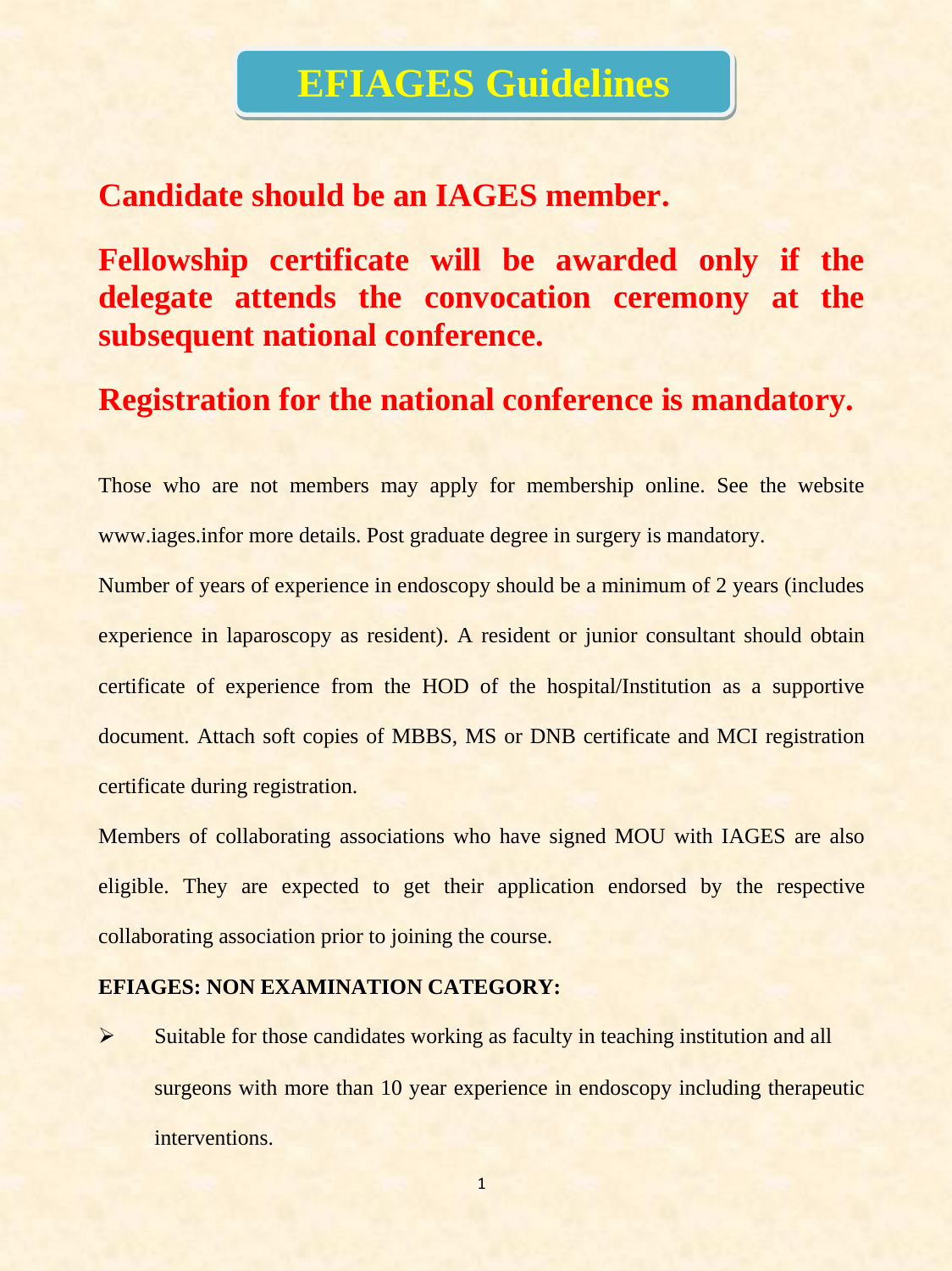- $\triangleright$  Have been doing significant number of endoscopies including therapeutic endoscopies for more than 10 years
- $\triangleright$  Would be eligible to receive the EFIAGES fellowship on satisfactory completion of the EFIAGES course and an informal interview.

### **(B) EFIAGES: EXAMINATION CATEGORY**

- $\triangleright$  Suitable for those with a minimum of 2 years experience in endoscopy (includes experience as resident).
- Fellow should have experience certificate from HOD, Employer or self if running own hospital.
- Fellow should present an online Log Book. Total 25 cases of diagnostic upper GI/Lower GI endoscopy Done/Assisted

#### **EFIAGES-NON FELLOWSHIP CATEGORY**

Online FIAGES is also open to Non members and all surgical postgraduates and

interested surgeons across the globe under the Non-Fellowship category where in

they are eligible to take course and receive the Certificate of attendance.

 $\triangleright$  They could register and participate in the annual national conference as

postgraduates or Non-member category

#### **Logbook**

- Age/Sex/Surgery/Role/Post-op course/Complication/Remarks
- Role Assisted/under supervision/Independent (as drop down)
- Post-op course Uneventful / Eventful (as drop down)
- Example 2 Remarks Type the outcome of the event, if patient has been conservatively managed, Recovered, Diseased, Transferred, etc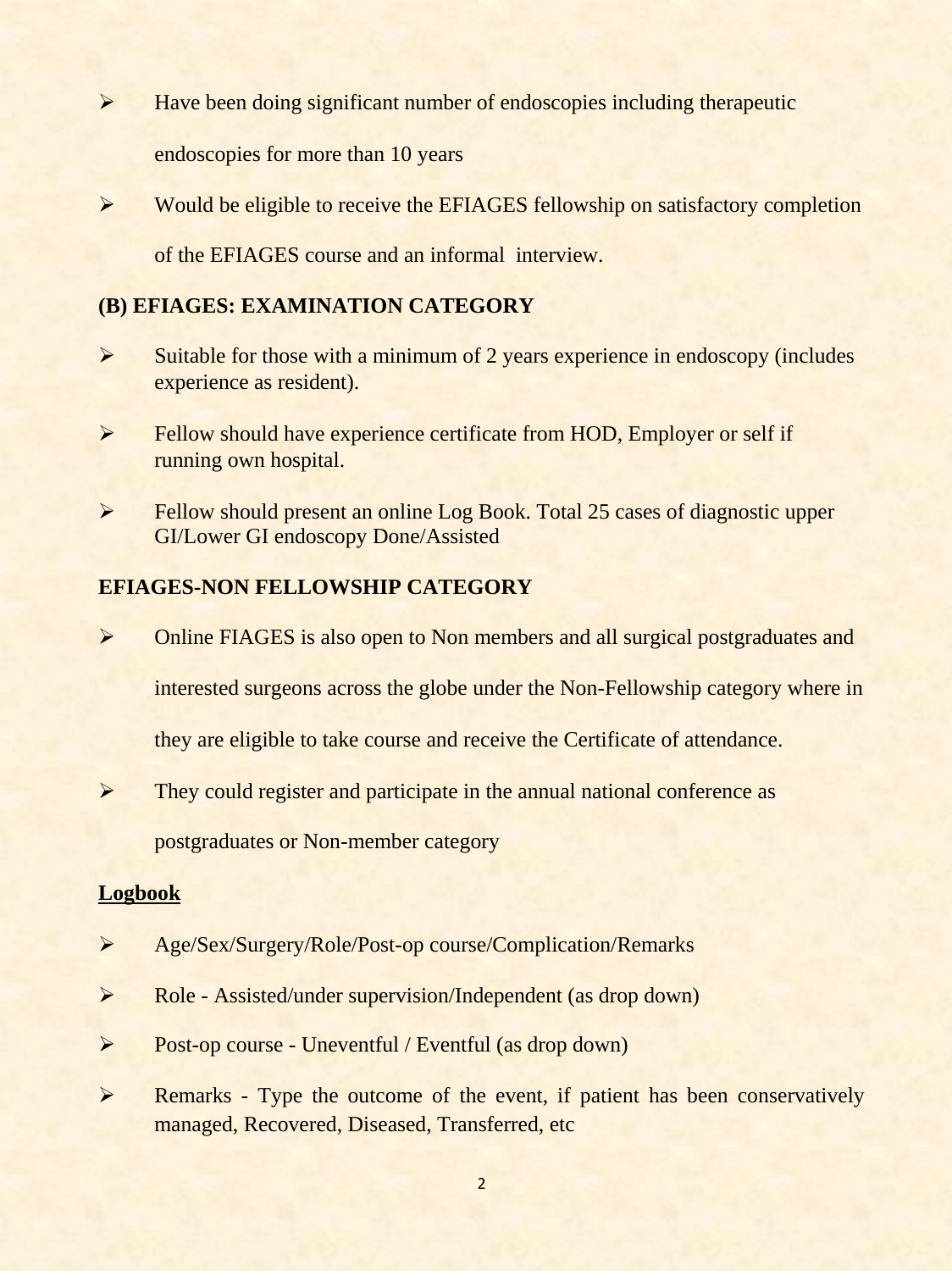Complications - Infection, Bleeding, Perforation, Stricture, Failure to complete, others (type if others) as drop down

Remarks - Type the outcome of the event, if patient has been conservatively managed, Recovered, Diseased, Transferred to surgical intervention, etc

## **EFIAGES MODULES**

| S.NO | <b>TOPICS</b>                                                    |
|------|------------------------------------------------------------------|
| 1.   | <b>Welcome address by President</b>                              |
| 2.   | Scope of Online EFIAGES course-Obstacles & Solutions             |
| 3.   | <b>Endoscopy Hard ware</b>                                       |
| 4.   | <b>Endoscopy room setup &amp; check lists</b>                    |
| 5.   | Endoscopy: when to do and when not to do Informed consent        |
| 6.   | <b>Endoscopy step by step</b>                                    |
| 7.   | Demonstration of upper GI endoscopy With simulators              |
| 8.   | <b>Endoscopic atlas of Upper GI Pathology</b>                    |
| 9.   | <b>Endoscopic recording/documentation / Reporting</b>            |
| 10.  | <b>Energy Sources for Flexible endoscopy</b>                     |
| 11.  | Role of Endoscopy in cases of dysphagia other than Malignancy    |
| 12.  | Role of Endoscopy in Upper GI bleeding                           |
| 13.  | Role of Endoscopy in GERD and Achlasia                           |
| 14.  | Role of Endoscopy in FB Upper GI tract                           |
| 15.  | Therapeutic upper GI endoscopy and Role of Endoscopy in Upper GI |
|      | malignancy                                                       |
| 16.  | <b>Recorded Cases of Upper GI endoscopy</b>                      |